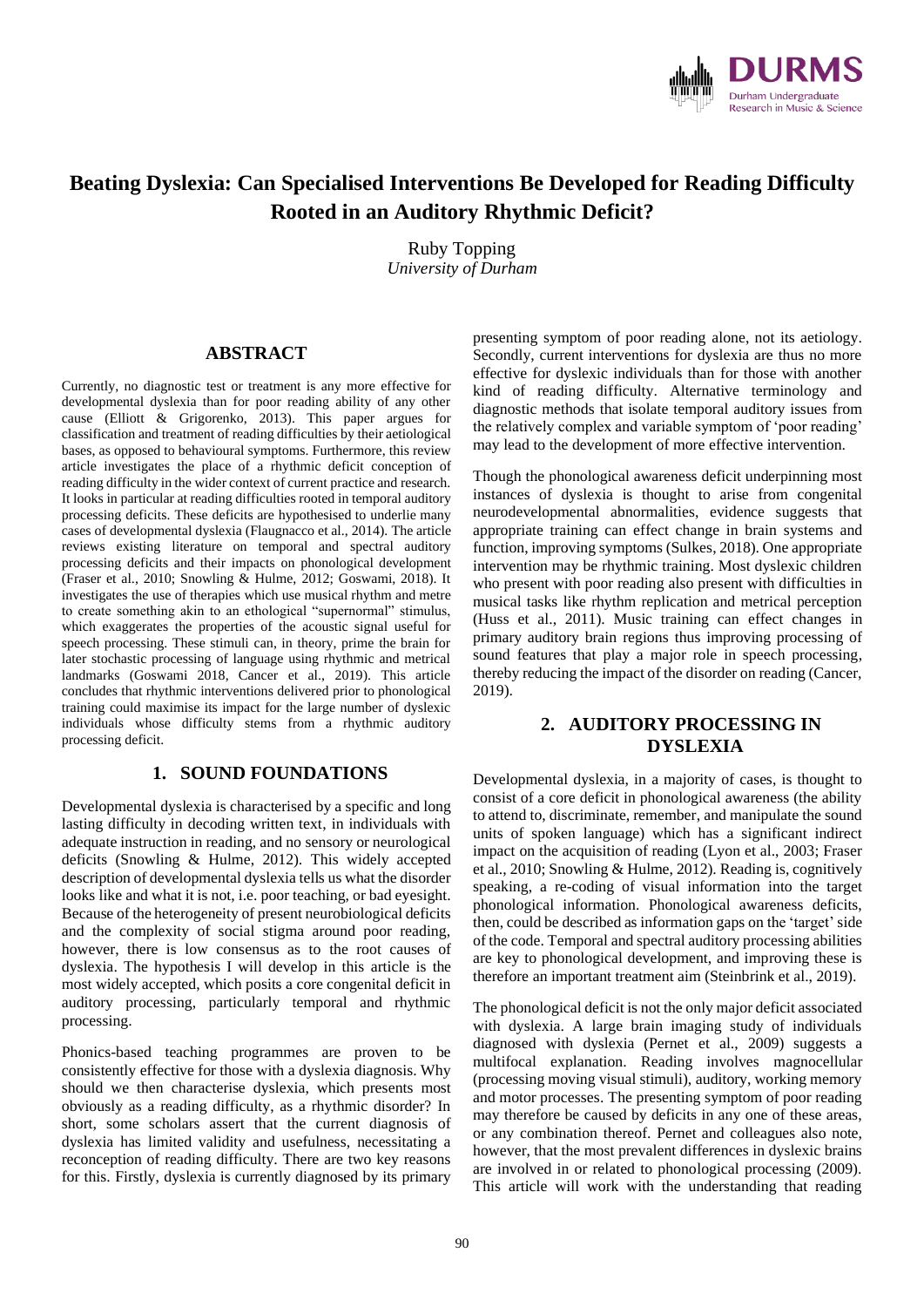difficulties originate with auditory processing deficits for most, but not all, with a dyslexia diagnosis. In other words, there is a very large sub-population of those with a dyslexia diagnosis whose primary presenting symptom of reading difficulty originates with a temporal auditory processing deficit, to whom this review article is relevant.

It could be said that individuals with a diagnosis of developmental dyslexia perceive and react equally atypically to certain elements of both music and speech sounds. Correspondingly, the same neural processes applied to music, particularly those for processing rhythm, also play a major role in the use of language. Both music and language require processing of complex spectral features, and the brain abstracts many of the same types of information from each type of acoustic signal in order to process it. Rise time, for instance, the name given to the time it takes for a signal to reach peak amplitude, has structural significance in both kinds of stimuli. In music, it differentiates timbres and affects metrical perception. Rise time is also used in speech perception to distinguish different voice onset times, which differentiate sounds like /sh/ and /ch/, /p/ and /b/. Rise time perception is also used to perceive syllabic segmentation and stress, as patterns of syllables are manifest in sound signals as periodic patterns of amplitude modulation (AM) (Flaugnacco et al., 2014). Cortical entrainment, which describes a constant phase relationship between the cortical signals and the acoustic amplitude envelope, is also used for prediction and perception in both rhythm and speech (Goswami, 2011). Also relevant to both speech and music are skills of segmentation and grouping (Petkov et al., 2005), and also working memory, which affects the predictive facet of auditory processing. It can be said that many of the same auditory processes underlie the encoding of both speech and music, indicating that music training may have a significant indirect impact on speech processing.

## **3. TEMPORAL AUDITORY PROCESSING IN DYSLEXIA**

Poor temporal processing of both linguistic and musical stimuli has been found in those with a dyslexia diagnosis (Flaugnacco et al., 2014). For instance, children with developmental dyslexia have difficulties in segmentation and grouping in speech and music (Petkov et al., 2005). They also show greater variability when asked to tap along to a metronome (Thomson & Goswami, 2008) or a song (Overy et al., 2003). Thirdly, they tend to over anticipate cued stimuli by as much as 100ms, compared to their control matched peers (Wolff, 2002). It has been argued that almost precisely opposite to congenital amusia, sufferers of which are "in time but out of tune", dyslexics are "in tune, but out of time" (Goswami, 2013).

In her paper on the "Temporal Sampling Framework" (TSF), Goswami explains how temporal processes are applied to speech (2018). Amplitude envelopes, rise times and rates of salient events are extrapolated from the AM of the speech signal. These form a kind of "skeleton" for phonological development, helping to inform parsing of the acoustic signal (2018).

For speech processing, important rates of cell-oscillation are delta (1–3 Hz), theta (4–8 Hz), beta (15–30 Hz), and gamma (> 30 Hz) (Poeppel, 2014). These correspond to rates of meaningful language events in normal speech, like stressed syllables and syllables. According to dynamic attending theory, this abstracted amplitude envelope (AE, seen below in red) cues increases in attention at points where key acoustic information conveying phonology is delivered. Peaks in the AE do, indeed, correspond to consonant onsets and vowel formants. Leaving neural oscillation aside for now, it can be seen from this graphic that an ability to perceive the pulse and rhythm of salient events in speech may be crucial to predictive and thus dynamic attending aspects of speech encoding. And, as we have seen, early impaired speech encoding can impede later phonological development and thus reading ability.



Figure 1: Taken from Goswami (2018): a visualisation of the amplitude envelope of a speech signal (grey), showing how amplitude envelope (red) and periodically occurring rise times (blue) correspond to salient linguistic events

Goswami (2018) posits that dyslexic children's processing deficits come from difficulties perceiving slower rates of AM variation, which are important for musical beat perception. A significant difference in syllable stress perception, which occurs at 2Hz (Arvaniti, 2009), has been found in dyslexic undergraduates and age-matched controls (Leong et al., 2011). A later study (Goswami et al., 2013) found that nine-year-old children with dyslexia performed significantly worse than younger seven-year-old reading-age matched controls,in a task which asked children to match abstracted syllable stress patterns to given words. This finding using reading-agematched participants suggests that perception on the 2Hz level is one of the most significant difficulties present in speech perception in children with dyslexia, while the finding of Leong and colleagues suggests the persistence of this difficulty into adulthood. Musical beat stress perception (Huss et al., 2011;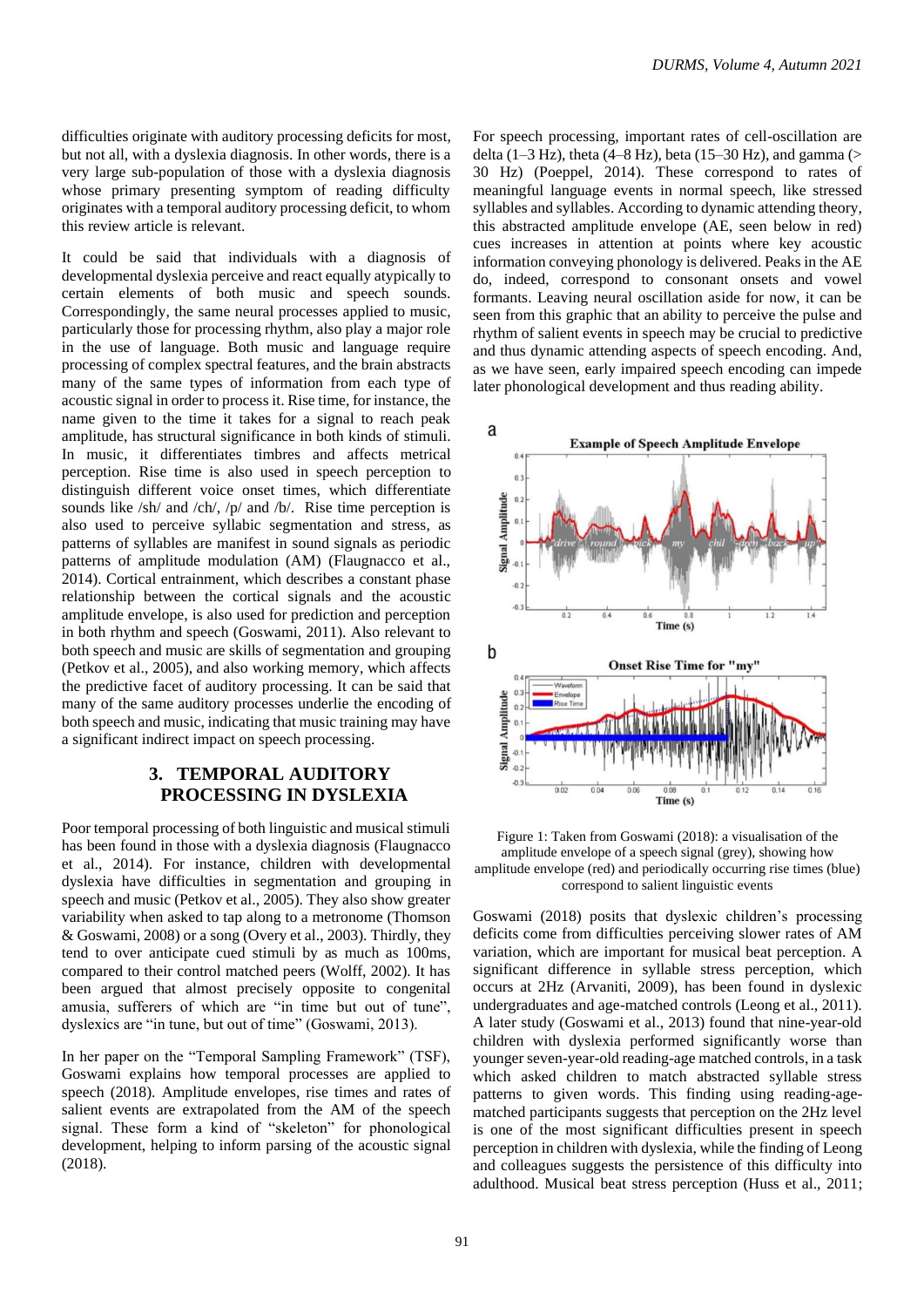Goswami et al., 2013) has been found to predict up to 43% of unique longitudinal variance in reading comprehension, controlling for age and IQ. These lower frequencies  $\langle$  <2.5Hz) correspond to the same range which might be perceived as musical 'beats' (<180BPM). For this reason, beat perception and entrainment may provide areas for training which have the most significant impact on language processing.

Lab studies can be seen to demonstrate the importance of temporal over spectral information for speech intelligibility. Shannon and colleagues (1995) extracted amplitude envelopes from a limited number of low-frequency spectral channels from recorded speech, in order to generate what the authors call a "dynamic temporal pattern". This pattern was then used to artificially modulate white noise. Participants' speech recognition of this stimulus, which lacked spectral cues, was nonetheless "near-perfect" (Shannon et al., 1995). Leong and Goswami (2015) note that infants learn to parse the speech signal using temporal cues, and this reliance on rhythm and stress would seem to persist into adulthood. Indeed, when healthy adult listeners are presented with speech stimuli whose 2-9Hz landmarks have been removed, speech recognition is near impossible (Doelling et al., 2014). These lab studies indicate that temporal cues at low frequencies in speech are both necessary and sufficient for speech recognition. Impaired perception of temporal cues could therefore adequately account for the poor reading present in dyslexia.

These findings are suggestive, but a finer conception of the temporal envelope's role in communicating phonology is needed for it to have therapeutic relevance. It is clear that the acoustic information transmitted by the temporal envelope is more important than temporal fine structure for communicating phonological information. However, it is unclear where this information is located within the temporal envelope. Currently, it remains to be found which particular timescales within the temporal envelope, and which particular statistics extracted from these, are the key carriers of phonological information.

Narrowing down the particular temporal acoustic cues useful to phonology is likely to enlighten the nature of phonological deficits in dyslexia. This may inform therapies which improve reading as an indirect effect of treating the underlying temporal auditory processing deficit. Currently, intensive phonetics teaching is used to reduce the impact of the behavioural symptom of poor phonological awareness. Specific temporal auditory training presents an avenue for therapies which could have a broader impact, targeting cognitive subprocesses which may generalise to improvements in both reading and other perceptual areas.

Goswami uses the particular pattern of temporal auditory deficits to further suggest that heterogenous perceptual deficits observed in dyslexics may be accounted for by a low-level rhythmic entrainment process (2011, 2018).

# **4. THE TEMPORAL SAMPLING FRAMEWORK FOR DYSLEXIA**

The Temporal Sampling Framework for dyslexia (TSF) suggests that several difficulties present in dyslexic individuals could be accounted for by a lower-level rhythmic neuropsychological function (Goswami, 2011; 2018). She argues that rhythmic entrainment behaviours, various phonological deficits, magnocellular function, noise exclusion, sluggish attention shifting, and cerebellar function are all consistent with impaired neural oscillatory phase-locking in the auditory cortex. This is because the process of oscillatory phase-locking, while temporal itself, modulates other processes, including visual and attention processes necessary to reading. The brain is impaired both in processing periodic stimuli, and resolving sensory information which is encoded in the brain on multiple timescales. To put it simply, the various perceptual difficulties of dyslexia may be underpinned by the brain's ability to phase-align with periodic stimuli from both itself and the outside world.

There is evidence that phonological development is underpinned by temporal encoding, as distinct from temporal auditory awareness. Auditory temporal order discrimination, an indicator of the precision of the temporal encoding within the auditory system, has been linked to reading (Griffiths, Hill, Bailey, & Snowling, 2003). Furthermore, children who exhibit phonological deficits struggle to identify a tone when it's followed by a burst of loud noise. They have, in auditory processing terms, a low backward masking threshold (Kraus & Tierney 2013). The same participants perform well when the tone and the noise are presented at the same time (Montgomery et al., 2005). This excludes the possibility of perceptual difficulty being caused simply by spectral complexity. Taken together, these results indicate rather that phonological perception is tied to aspects of internal temporal encoding.

The TSF can, for example, explain difficulty perceiving phonemes, in conjunction with the more established Multi-Time Resolution Model (MTRM) of speech processing. Internal temporal encoding governs several kinds of perceptual processing via the MTRM, indicating that rhythmic training can generalise to improvements in many perceptual modes affected by dyslexia. The MTRM can be described as "the sliding and resetting of intrinsic temporal windows on privileged time scales" (Luo & Poeppel, 2012). In this model, a speech sound signal is processed concurrently on different timescales by separate, dedicated streams, which entrain to the sound stimulus. Indeed, cell networks in the auditory cortex form a hierarchy which reflects privileged timescales in the speech signal (Goswami, 2018). Their firing pattern aligns with particular salient phases of a tonal or rhythmic stimulus (Konishi, 2008). That is, neurons in each stream become entrained to the periodic stimulus at different levels of the metrical hierarchy. The information is then combined after extraction, for subsequent computation at the lexical level (Hickok & Poeppel, 2007). In brief, auditory processing requires the resolution of competing information on different acoustic features of the same phoneme at multiple time and frequency scales. When the internal resolution of diverse temporal information is impaired, so is phonemic perception. This resolution of stimuli into the perceptual model requires phase-locking at the Theta or Delta rates. Thus, it could be that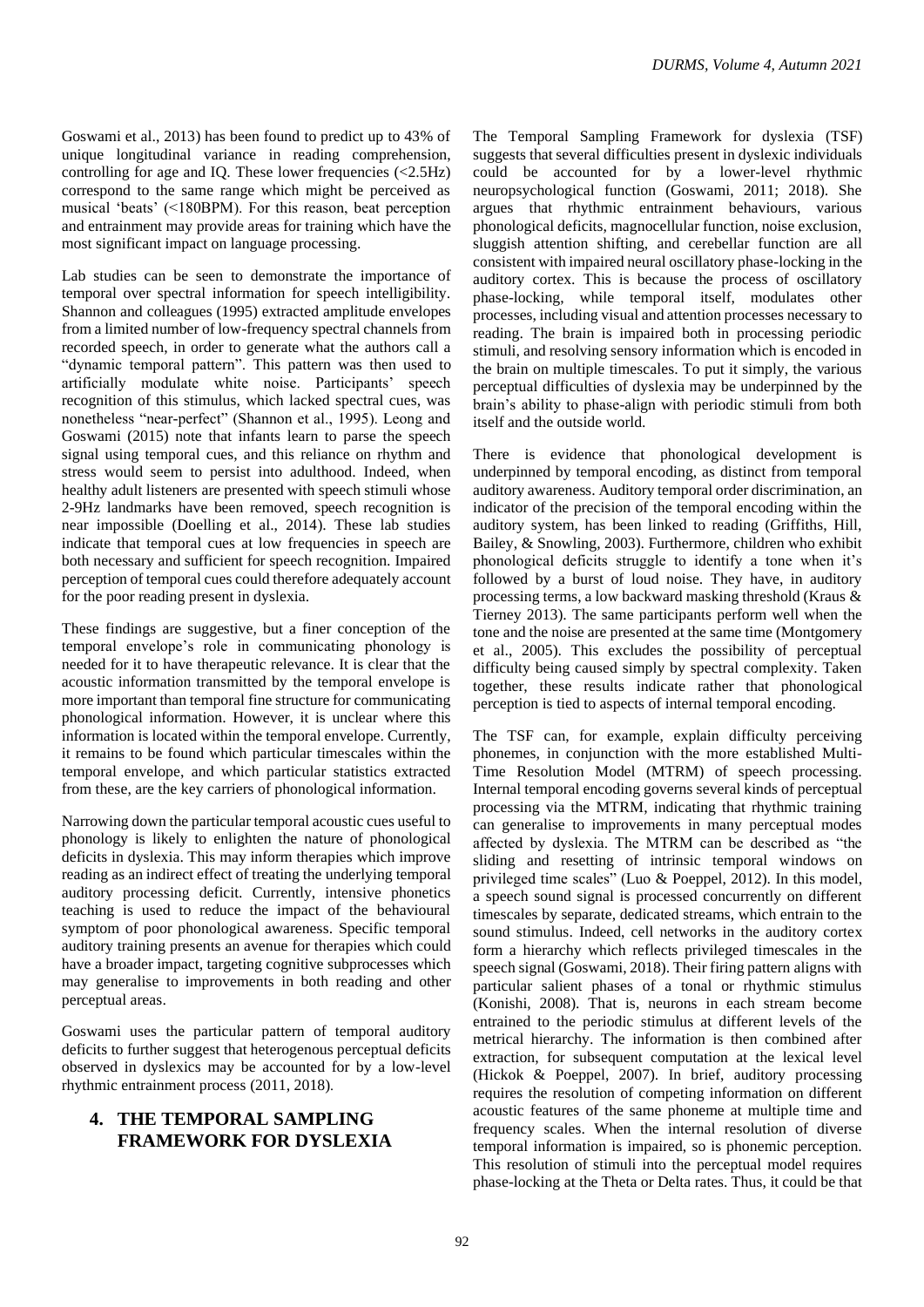the same lower-level impairment underlies both poor perception of an external periodic stimulus, and internal resolution of temporally coded information. Rhythmic musical interventions employ and strengthen these high-level processes of information integration. They may therefore have impacts beyond reading and into other sensory processing areas affected in dyslexia.

#### **5. FROM RHYTHM TO READING**

As previously discussed, there is a broad proposed chronology to the causal link between temporal auditory processing issues and dyslexia. Indeed, poor phonological awareness before any reading instruction predicts poor reading skills years later (Puolakanaho et al., 2007). This is strong evidence for a preexisting auditory system deficit independent of the effect of reading instruction. An initial (either genetic or early developmental) limitation in temporal processing can affect subsequent phonological processing and phoneme-grapheme mapping, which are both critical skills when learning to read (Colling et al., 2017; Lallier et al., 2017).

To call it linear, however, would be to oversimplify. The relationship between brain structure and environment is complex and bi-directional. Learning to read is a key contributor to phonological awareness (as well as the inverse effect previously discussed). Pernet and colleagues' (2009) view of healthy development might be summarised as one of mutual reinforcement, where a healthy brain seeks out environmental stimuli to encode and drive development at appropriate stages.

Development of specialised interventions is a viable aim, though, as reading difficulties which are congenital can be broadly distinguished from reading difficulties which have more environmental causes. Tasks which examine language subprocesses like rise time perception show clear differences. Reading-age-matched children with and without a diagnosis of dyslexia perform significantly differently on rise time perception tasks (Goswami, 2018). Despite having the same reading speed and accuracy, the dyslexic subgroup of children displayed difficulties in auditory perception. Because of data like this, it can be said that brain abnormalities in some dyslexic subjects do not "allow the normal course of environmentally driven structural modulation to develop" (Pernet et al., 2009). Some structural modulation may therefore be provoked by exceptional stimuli. "Supernormal" stimuli, which provide exaggerated forms of the necessary perceptual cues, may promote the structural modulation necessary to reading. Nursery rhymes, for example, are naturally occurring supernormal stimuli which may be useful in intervention, whose musical rhythm exaggerates a regular pattern of speech stress (Goswami, 2018).

# **6. WHY STUDY THIS?**

Elliott and Grigorenko (2014) note that poor readers with and without a diagnosis are, respectively, supported or penaliseddespite tests for dyslexia being based on nothing other than poor reading. What is the function of a term distinguishing dyslexic individuals from other poor readers, if neither current diagnosis nor treatment are capable of doing this? Its current function is to separate those who can access expensive diagnostic tests, and those who can't. It therefore needs to be modified significantly or retired. Elliott and Grigorenko therefore call for the class-fraught "dyslexia label to be replaced by more detailed descriptors of specific literacy skills and deficits underpinning reading difficulty" (2014). I propose that specific identification and intervention for deficits in auditory processing could have the indirect effect of improving reading ability without unnecessary stratification.

Elliot and Grigorenko note "the similarity of the aetiological bases of reading difficulties that cannot be attributed to poor schooling" found in their meta-analysis (2014). In other words, current criteria for classifying poor readers do not yield distinctive neurobiological profiles. This is further support for shifting diagnostic weight away from behavioural symptoms, and onto specific cortical subprocesses or sensory deficits which underlie poor reading. In light of the complex interaction between hereditary auditory deficits and environmental factors discussed above, the penultimate section of this essay attempts to situate music therapies in relation to current interventions for dyslexia.

# **7. MUSIC THERAPY FOR READING DEVELOPMENT**

Music training may represent an expedient way of enhancing facets of sound processing ability such as pitch, timbral and rhythmic perception, and auditory working memory. Literature suggests that this training can, by extension, maximise reading progress in those whose difficulties are rooted in the encoding of sound stimuli.

Music therapy can influence structural brain changes which improve language processing. Music making is highly challenging to perception of complex spectral features: instrumental practice aims at mastering modulation of finegrained acoustic features like pitch, timing and timbre (Kraus & Chandrasekaran, 2010). Because of its challenging nature, musical training can bring about broader changes in the functional organisation of the brain, including positive transfer from music to speech. Longitudinal studies have shown that musical training has a direct impact on brain regions responsible for sound processing. For example, after a 15 month period of intense musical training, structural changes were observed in subjects' primary auditory brain regions (Hyde, 2009). In another 9-month study, 8-year olds given musical training showed enhanced pitch discrimination when exposed to speech-based stimuli, showing that the skill of auditory discrimination developed in musical training is generalised to other kinds of sound processing (Moreno et al., 2009). These changes in perception of acoustic features like pitch and timbre can lead to improvements in phonological perception, as they are critical to discriminating between phonemes and decoding prosodic information. There is evidence that these positive effects of musical training on auditory processing extend into adulthood. For example, when brain stem activity in adult musicians is compared with that of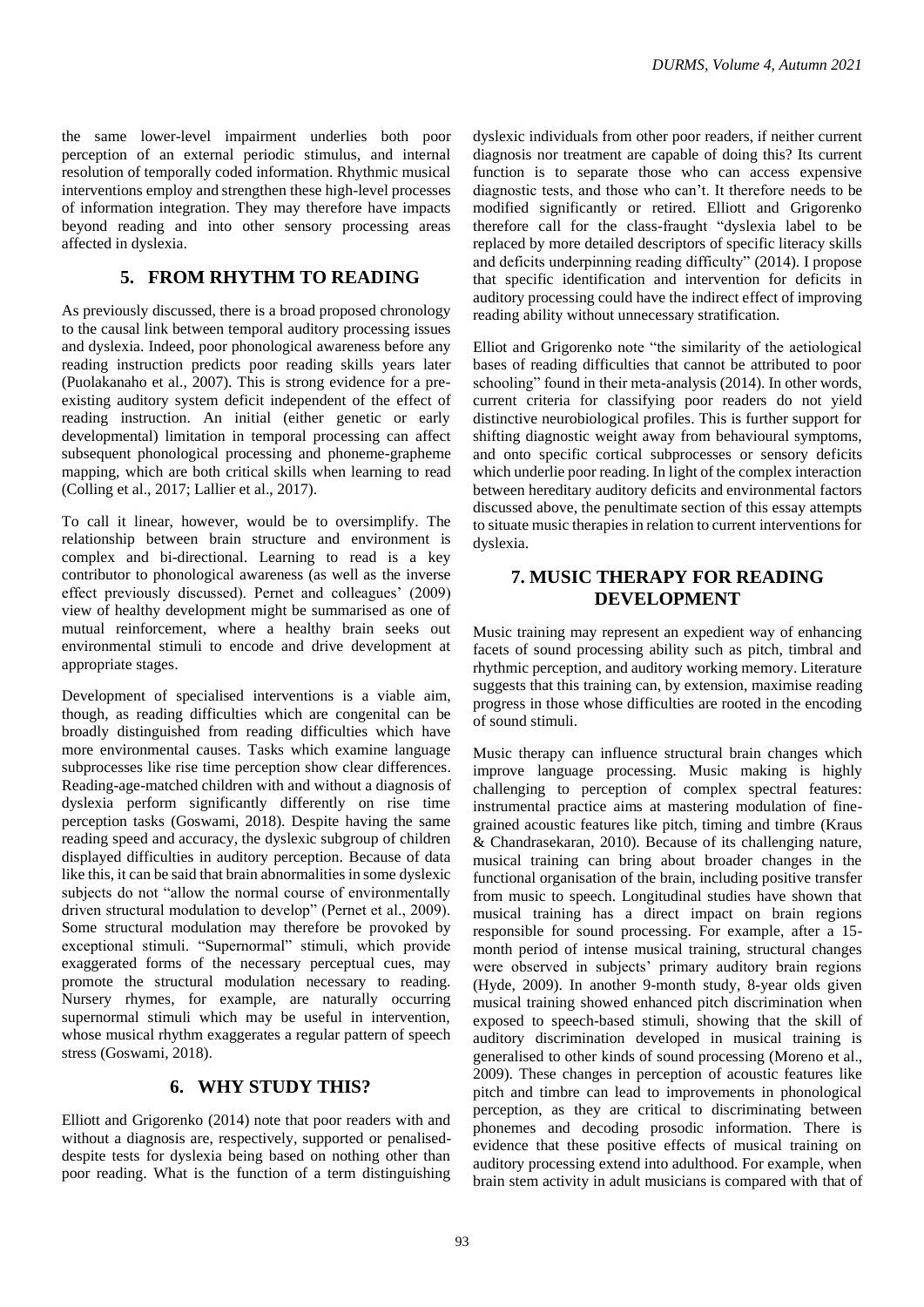non-musicians, representations of pitch and formants are more accurate (Wong et al., 2007). So, musical training in a broad sense can lead to improved phonological perception, a key ability underpinning developmental dyslexia.

It has been argued that integrating rhythmic training into reading interventions will maximise their effectiveness (Bolger et al., 2013). The question is at what stage will rhythmic intervention give the most benefit, when administered alongside phonological teaching-based interventions?

If poor reading comes from difficulty attending to salient periodic speech events, exercises which link the strong metrical structure cues found in music to language will contribute to improved reading. Metrical poetry and nursery rhymes are existing examples of stimuli which link musical and linguistic metrical structure (Goswami, 2018). When stimuli are aligned with a regular periodic stimulus, participants display faster performance in tasks in a variety of perceptual modes (Bolger et al., 2013). As "rhythm is more overt in music than in language" (Bhide et al., 2013), it may be easier for dyslexic subjects to process nursery rhymes than speech alone. Exposure to these stimuli, which have exaggerated AM envelopes aligned to phonological cues, may also prime the brain for later stochastic processing of language using its rhythmic and metrical prosodic patterning.

This hypothesis has been tested in trials of a therapy called Rhythmic Reading Training (RRT). However, effect sizes are not as large as the theory would suggest. Reasons for this, and directions for further study, will be explored in this final section.

# **8. A SPECIFIC RHYTHMIC THERAPY FOR READING DIFFICULTY CAUSED BY AN UNDERLYING PHONOLOGICAL DEFICIT?**

RRT combines rhythmic and phonological approaches, and there is evidence suggesting it improves reading through improved auditory perception. It is a computer-based therapy consisting of exercises with a rhythmic background. The exercises target reading subprocesses: phonological awareness, phoneme-grapheme mapping, and lexical recognition. Trainees adjust their reading speed to an isochronous rhythm with a gradually increasing tempo. In a small-scale study (n=19) of Italian speaking children with a diagnosis of dyslexia, its efficacy was shown to be comparable to non-rhythmic approaches (Cancer et al., 2019). Analysis of the specific changes in various cognitive subprocesses after the intervention showed that trainees' progress in reading speed was related to improved rhythm and auditory discrimination abilities, as well as improved verbal working memory. In short, improved auditory perception predicted improvement in reading, whereas improved attention did not (Cancer et al., 2019).

The small effect sizes do not appear promising, and rhythmic therapies appear at best equal to phonologically based ones, if with differently weighted effects. However, the study of RRT is in its infancy, and I assert that there are certain flaws in the

methodology which prevent these studies from being taken as conclusive disproval of the efficacy of rhythmic reading therapies.

Firstly, the correlation found in this study alone is no guarantee of directionality. As phonetic and auditory modelling is changed in musicians (Wong et al., 2007), it is also improved with the acquisition of reading (Seidenberg et al., 2019). Further studies including an unseen control group are therefore needed to exclude the possibility that the changes found are driven by normal development. Studies will need to overcome the ethical consideration that all poor readers should receive some kind of intervention (Bhide et al., 2013). Rhythmic reading interventions could therefore be compared with, for example, reading training alone, play-based interventions that challenge working memory, and art therapies which challenge visual attention. These comparisons, interpreted collectively, can isolate rhythmic auditory development from these other relevant facets, yielding a more accurate assessment of the relative effectiveness of rhythmic interventions.

Secondly, it may be that no noticeable difference has been found between these therapies and non-rhythmic ones because of over-reliance on flawed selection criteria. Where lab studies show correlations between impaired rhythmic and phonological skills, this study uses a dyslexia diagnosis as a participant selection criterion. Most had at least one comorbid SLD (dyscalculia, dysgraphia), and the IQ of participants ranged from 80-110, some below average, by some measures. If a critical attitude is taken toward diagnosis based on behavioural symptoms (Elliott & Grigorenko, 2014), Cancer and colleagues' selection criteria arguably do not guarantee that poor reading was due to a phonological or congenital auditory deficit. Baseline rhythm discrimination was found to predict the impact of RRT, indicating that improved rhythmic auditory processing was a mechanism by which the impact of reading interventions was maximised. Lack of phonology or rhythmic discrimination-based selection criteria may therefore explain the lack of significant difference found between phonological interventions and RRT in this study.

Along similar lines, the negligible difference between the two kinds of interventions may also be attributed to the simultaneous deployment of rhythmic and phonological teaching-based training. Music therapies have been shown to improve the auditory awareness on which phonological development is built. Bhide and colleagues suggest that musical training perhaps ought to precede reading training, because "musical intervention trains the rhythmic perception and rhythmic entrainment skills that, by hypothesis, are important for the development of phonological awareness" (2013). Prior exposure to rhythmic activities, which require entrainment to various periodic stimuli, may therefore prime the brain for the later auditory processing that phonological teaching-based therapies require. Sequential application may therefore be key to maximising impact.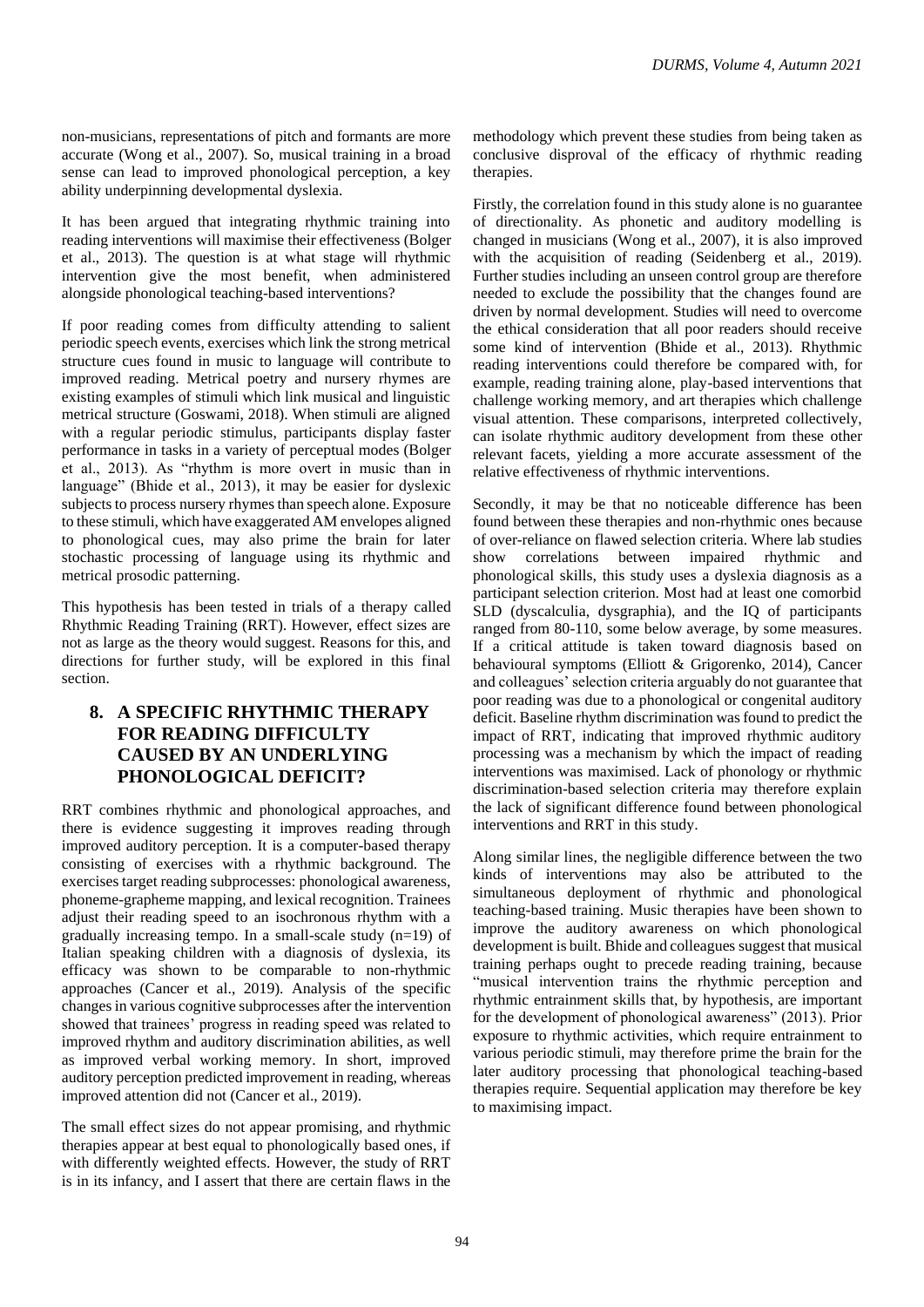#### **9. CONCLUSIONS**

A strong case has been made that poor reading despite adequate instruction is commonly, but not exclusively, underpinned by impaired auditory discrimination. In particular, rhythmic auditory discrimination at low frequencies (>180 BPM), including rise time, is implicated in common issues with prosodic perception, phonemic perception, and reading speed and accuracy. Difficulty attending to salient periodic speech events seems to be a major factor impacting phonological awareness and the key cause of poor reading for many.

It would therefore follow that exercises which aid in linking the metrical structure of music and language will contribute to improved reading. However, results found have so far been equal to current phonological teaching-based interventions. I argue that this is because poor reading is not exclusively underpinned by rhythmic auditory discrimination. Rhythmic training is therefore not hypothesised to be universally effective for the treatment of poor reading, but only for the substantial sub-group who have a rhythmic auditory deficit.

Correlated improvement has been shown between in rhythmic auditory awareness and reading, and between baseline rhythmic awareness and improvements in reading, after administering RRT. This supports the hypothesised effectiveness of such therapies for a certain sub-group of the dyslexic population whose difficulties are rooted in an impaired cognitive process of temporal encoding.

It is already apparent that changes in diagnostic practice will be key to the employment of rhythmic training in reading intervention. Current diagnoses do not correspond to distinctive neurobiological profiles (Pernet et al., 2009), leading scholars like Elliott and Grigorenko to be sceptical of tailored programmes of intervention for weak or deficient cognitive processes. They argue for the use of "the most effective evidence-based interventions, irrespective of supposed aetiology" (2014). This is a useful guard against hasty introductions of new 'specialised' therapies for dyslexia, in a system where the term serves much to protect the self-esteem of some poor readers, with others (often those from less advantaged backgrounds) becoming collateral damage. However, to conclude firmly that one kind of intervention works for all poor readers would be premature. I argue that the use of rhythmic training has the potential to impact specifically those whose reading difficulty is underpinned by rhythmic auditory deficits, when accompanied by future diagnostic developments.

#### **REFERENCES**

- Arvaniti, A. (2009). Rhythm, timing and the timing of rhythm. *Phonetica*, *66*, 46–63.
- Bhide, A., Power, A., & Goswami, U. (2013). A Rhythmic Musical Intervention for Poor Readers: A Comparison of Efficacy with a Letter‐Based Intervention. *Mind, Brain, and Education*, *7*, 113- 123.
- Broadbent, R. (2018). *European Dyslexia Charter 2018*. Dyslexia Institute UK.
- Cancer, C. (2019). Cognitive Processes Underlying Reading Improvement during a Rhythm-Based Intervention. A Small-Scale Investigation of Italian Children with Dyslexia, *Children (Basel), 6*(8), 91.
- Colling, L.J., Noble, H.L., & Goswami, U. (2017). Neural entrainment and sensorimotor synchronization to the beat in children with Developmental Dyslexia: An EEG study. *Frontiers in Neuroscience*, *11,* 360.
- Doelling, K.B., Arnal, L.H., Ghitza, O., & Poeppel, D. (2014). Acoustic landmarks drive delta-theta oscillations to enable speech comprehension by facilitating perceptual parsing, *Neuroimage*, *85*(2), 761–768.
- Elliot, J.G., & Grigorenko, E. (2014). *The Dyslexia Debate*. Cambridge: Cambridge University Press.
- Flaugnacco, E., Lopez, L., Terribili, C., Zoia, S., Buda, S., Tilli, S., ... & Schön, D. (2014). Rhythm perception and production predict reading abilities in developmental dyslexia. *Frontiers in Human Neuroscience*, 8, 392.
- Fraser, J., Goswami, U., & Conti-Ramsden, G. (2010). Dyslexia and specific language impairment: the role of phonology and auditory processing. *Scientific Studies of Reading*, *14*(1), 8-29.
- Goswami, U. (2000). Phonological representations, reading development and dyslexia: towards a cross-linguistic theoretical framework. *Dyslexia*, *6*, 133–151.
- Goswami, U. (2011). A temporal sampling framework for developmental dyslexia. *Trends in Cognitive Science*, *15*, 3–10.
- Goswami, U. (2013). In tune but out of time. *The Psychologist*, *26*, 106-109.
- Goswami, U. (2018). Temporal sampling framework: A Neural Basis for Phonological Awareness? An Oscillatory Temporal-Sampling Perspective. *Current Directions in Psychological Science*, *27*(1), 56-63.
- Goswami, U., Fosker, T., Huss, M., Mead, N., & Szűcs, D. (2011). Rise time and formant transition duration in the discrimination of speech sounds: the Ba–Wa distinction in developmental dyslexia. *Developmental Science*, *14*(1), 34-43.
- Goswami, U., Huss, M., Mead, N., Fosker, T., & Verney, J P. (2013). Perception of patterns of musical beat distribution in phonological developmental dyslexia: Significant longitudinal relations with word reading and reading comprehension. *Cortex*, *49*, 1363–1376.
- Griffiths, Y., Hill, N., Bailey, P., Snowling M. (2003). Auditory temporal order discrimination and backward recognition masking in adults with dyslexia. *Journal of Speech, Language, and Hearing Research*, *46*, 1352–1366.
- Huss, M., Verney, J.P., Fosker, T., Mead, N., & Goswami, U. (2011). Music, rhythm, rise time perception and developmental dyslexia: Perception of musical meter predicts reading and phonology. *Cortex*, *47*, 674–689.
- Hyde, K.L. et al. (2009). Musical training shapes structural brain development. *Journal of Neuroscience*, *29*, 3019–3025.